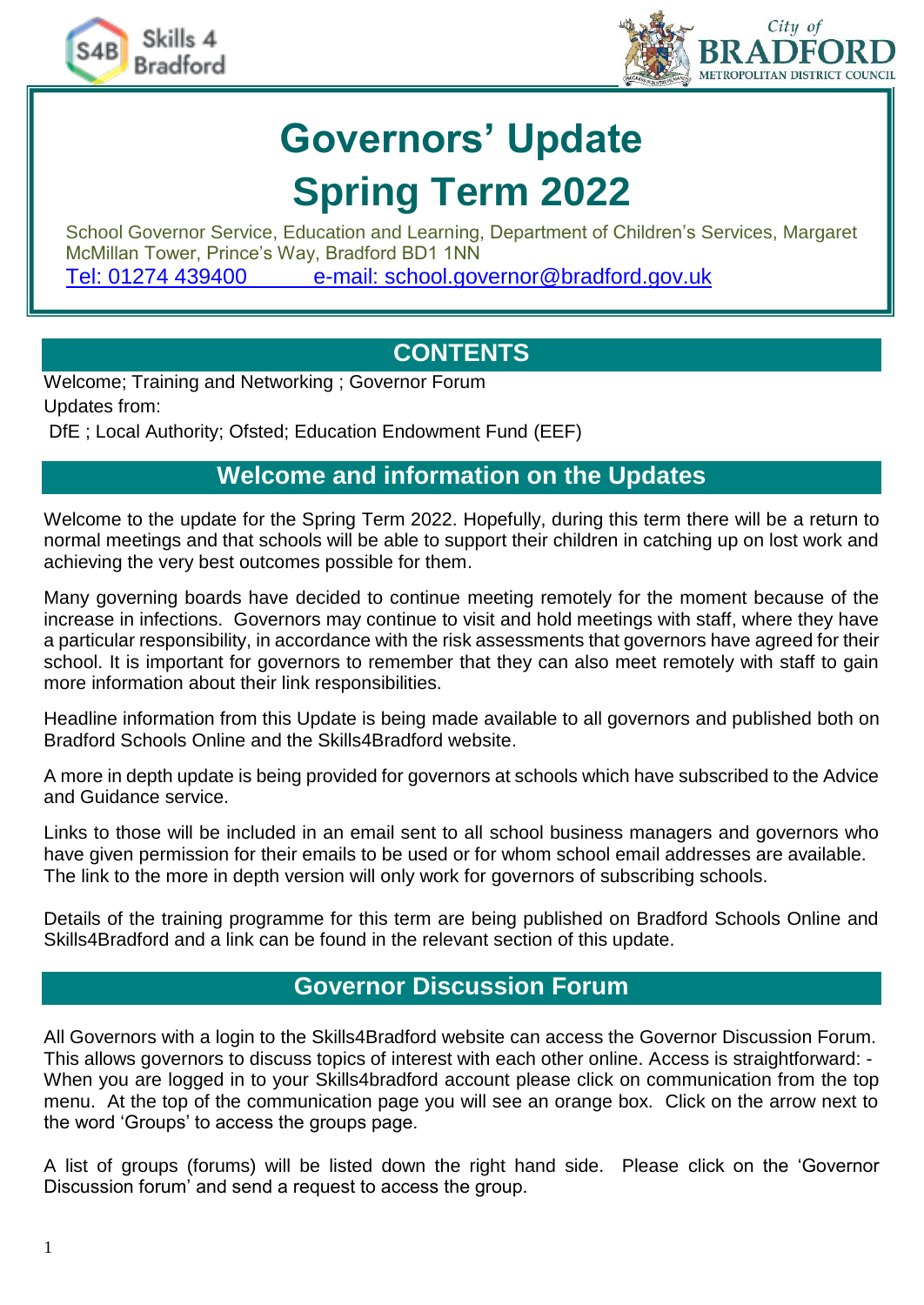Once your request has been confirmed, you can access the forum by going to the communication page, clicking on groups and access to the forum will appear.

The aim of this Forum is to allow governors to discuss topics and raise questions. If there appears to be a need for information on a topic then the SGS team will use this to provide training, topics for the Updates and for Governor Briefings but there are many experienced governors across the District and so the Forum should also be a way for them to share their knowledge.

# **School Governor Service (SGS) Information**

Currently the Systems for Contacting the School Governor Team have not changed: The team are 'working from home' but monitor [school.governor@bradford.gov.uk](mailto:school.governor@bradford.gov.uk) daily. If you wish to speak to a particular member of the team, then please send an email unless you have the mobile number for the person to whom you wish to speak.

Calls to the SGS contact number 01274 439400 are automatically forwarded to the first available team member who will not be able to transfer your call.

The SGS clerks also work from home and can be contacted by email directly. In the event of an urgent issue requiring a response from your clerk then please call the SGS contact number and your clerk will be informed of your request.

# **Termly Briefings for Governors**

This term's briefing was held virtually on Tuesday 1 February from 6.30pm-7.45pm and included updates from various teams, highlighting topics of current interest and importance. Please email [school.governor@bradford.gov.uk](mailto:school.governor@bradford.gov.uk) if you wish to raise a topic for discussion at the next session

The briefings give governors the opportunity to ask questions, reflect and analyse past activity. Future sessions will continue to free for governors from schools subscribing to Advice and Guidance and cost £36 for other governors. The session is recorded for access on demand at a later date. Governors will need a microphone and ideally a camera on their device to access briefings. All attendees will be sent the presentations and documents used in the session.

If you wish to attend a briefing then please use the [Skills4Bradford](https://skills4bradford.co.uk/) website to book a place or email [school.governor@bradford.gov.uk](mailto:school.governor@bradford.gov.uk)

# **Training**

The Governor Training programme for the Spring Term 2022 has been published. See [www.skills4bradford.co.uk](http://www.skills4bradford.co.uk/) for details, costs & booking; for a print version please look [here.](https://bso.bradford.gov.uk/content/governors/training) All courses will continue to be delivered virtually for this term. Please email [school.governor@bradford.gov.uk](mailto:school.governor@bradford.gov.uk) if you have any ideas for courses you would like to see provided or if you would like further information on the Level 6 Course.

A reminder below of upcoming courses. Book on [www.skills4bradford.co.uk](http://www.skills4bradford.co.uk/) or email [school.governor@bradford.gov.uk](mailto:school.governor@bradford.gov.uk)

**Curriculum – Governors' monitoring role Tuesday 15 February, 4.30pm-6.30pm** The curriculum is a major part of any Ofsted inspection. This course looks at the governors' role in ensuring that the curriculum meets the needs of the learners.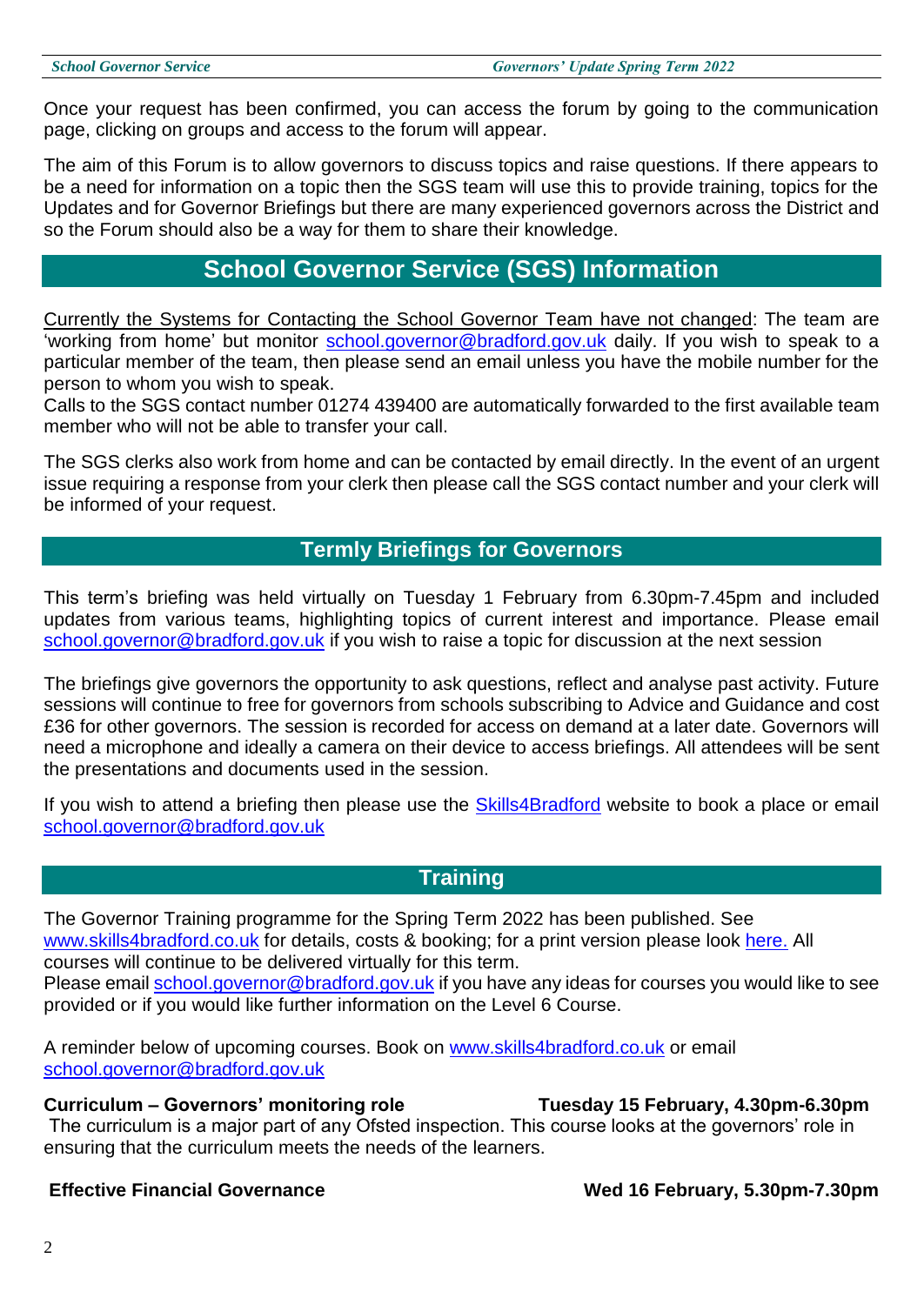A course for governors who want to ensure they have updated their financial skills so that they can make informed decisions on spending and monitor other spending effectively.

What are the areas that governors need to consider when the education of children with special educational needs and/or disabilities are discussed? This course looks at that responsibility.

Governors have a statutory role in ensuring that their school is legally compliant in a range of areas from policies to finance and buildings to staffing. This course looks at governor responsibilities.

Training for governors new to the role, explaining the duties and responsibilities.

For new chairs or those aspiring to be chairs; this looks at the requirements of the role and considers best practice.

# **Early Years Tuesday 15 March, 10.30am–12.30pm**

There are several new initiatives in Early Years and governors need to understand what is needed for effective delivery of this provision.

# **Well-Being and Mental Health Tuesday 16 March 2022, 4.30pm – 6.30pm**

Another area of focus for Boards; this course looks at the requirements and ways in which governors can monitor the well-being of staff and learners.

Much of the work of governors is in the form of questioning so that leaders are challenged and held to account and the Board members can be assured that they are well informed about all aspects of the provision.

All governors need to be trained and understand the latest requirements.

# Introduction to Governance (1 Day) Wed 23 March 2022, 9.00am – 2.30pm

A course for new governors.

# **Vulnerable Groups and Pupil Premium Monday 28 March, 4.30pm – 6.30pm**

Governors have specific duties to monitor this provision and to approve the strategic planning. There is now a new format that all schools have to use for reporting and governors need to be familiar with the requirements.

As schools return to the exam and testing systems governors need to understand data and how it is presented. This course also looks at progress data and ways this can be presented across the curriculum.

A course to explain the governance role for parents and how it differs from their role as parents.

# **SEND Thursday 17 February 6.00pm – 8.00pm**

# **Compliance Compliance Compliance Compliance Compliance Compliance Compliance Compliance Compliance Compliance Compliance Compliance Compliance Compliance Compliance Compliance Compliance Compliance Compliance Compliance C**

# **Introduction to Governance Wednesdays 2 and 9 March 2022 10am - 12.30pm**

# **Chairing the Board Tuesdays 8 March and 26 April, 4.30pm - 7.00pm**

# Asking the Right Questions **Monday 21 March, 4.30pm – 6.30pm**

### **Safeguarding Tuesday 22 March, 4.30pm – 6.30pm**

# **Data Tuesday 29 March, 6.00pm – 8.00pm**

# **Parent Governor Role Wednesday 30 March, 10.00am – 12 noon**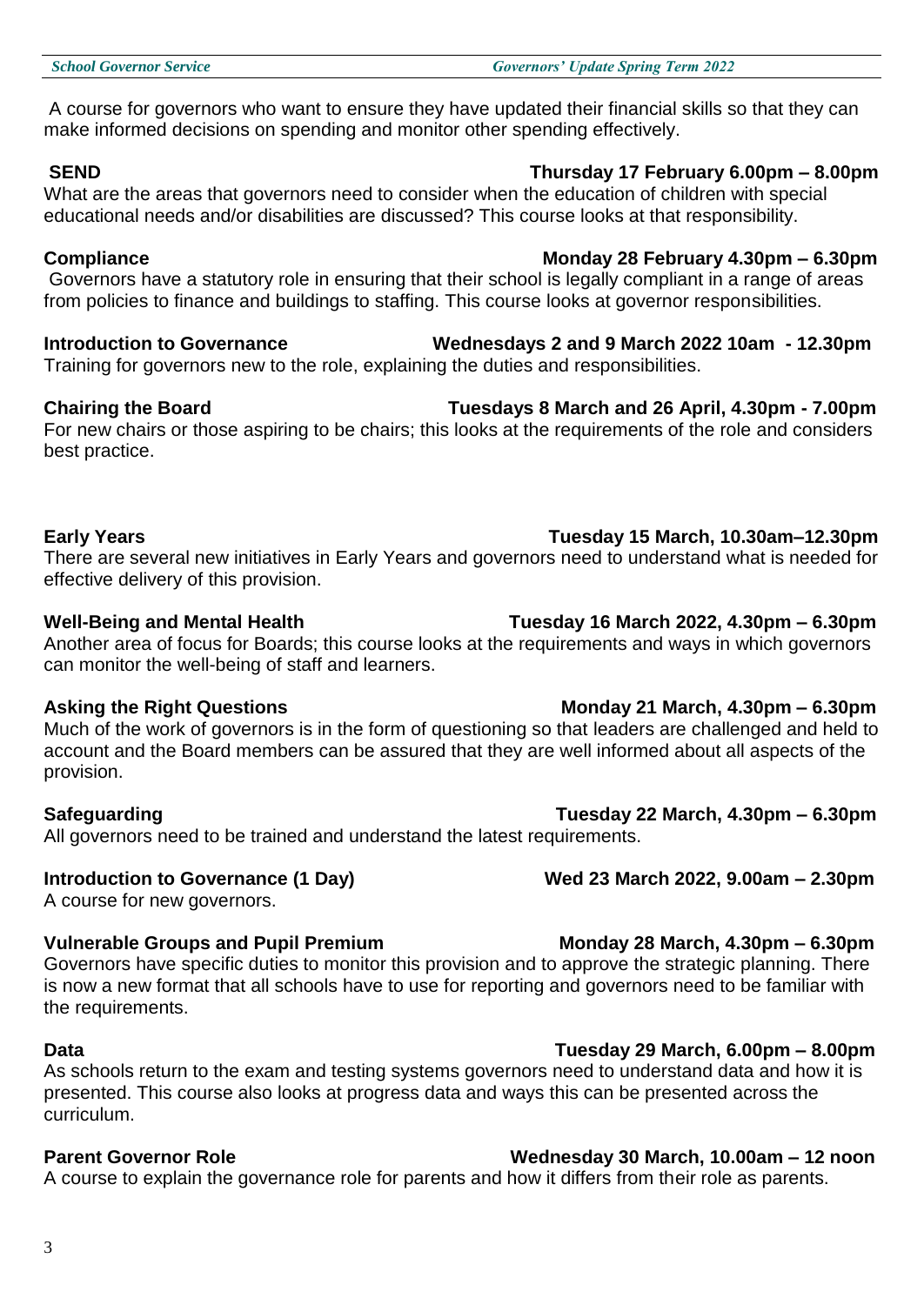Particularly of interest to governors whose schools are expecting an inspection this course provides updates on the latest foci of inspections and the role of governors in preparing for and taking part in an inspection. This course is led by an Achievement Officer.

This course looks at the specific responsibilities of governors of an Academy Trust or those on a local governing board or council.

### **Monitoring School Improvement Wednesday 6 April, 10.30am – 12.30pm**

Schools are not just about results and data; they are about making progress towards becoming the best provision possible for the learners. This course looks at the overall picture and then at ways to effectively monitor progress against those aims.

### **FREE SESSION Cyber Awareness Wednesday 18 May 2022 -6.00pm – 8.00pm**

The police Cyber Team regularly update the content of this course so that governors can be made aware of the latest concerns.

## **Level 6 Governor Training – please contact school.governor@bradford.gov.uk for dates as these are arranged to suit the members of the group attending the sessions.**

# **Updates from the Department for Education (DfE)**

# **Consultation on Proposed Revisions to Keeping Children Safe in Education in 2022**

The DfE is seeking views on changes to this statutory guidance and has requested that governing boards consider contributing to the consultation. Safeguarding governors may wish to contribute and the consultation closes on 11 March 2022. Some details are on the DfE website.

# **Consultation on School Attendance Support**

The DfE is also seeking views on what should be included in measures to improve the consistency of school attendance support and management. Based on existing good practice of schools, academy trusts and local authorities in managing school attendance, they are seeking views on the following possible measures:

- requiring schools to have an attendance policy, and have regard to statutory guidance on the expectations of schools, academy trusts and governing bodies of maintained schools
- guidance on the expectations of local authority attendance services
- a national framework for attendance legal intervention
- bringing the rules for granting leaves of absence in academies in line with other state-funded schools

These are intended to deliver consistent support for families across England and focus better, targeted, multi-agency support on pupils who need it most. This consultation closes on 28 February 2022 and details are on the DfE website.

# **Support for Schools in Educational Investment Areas**

The DfE has announced that any local authority in an Opportunity Area will be designated as an Education Investment Area. There will be 55 of these areas and the government has explained that:-

'In these new 'Education Investment Areas', the Department for Education will offer retention payments to help schools keep the best teachers in the highest priority subjects. These areas will be prioritised as the location for new specialist sixth-form free schools where there is limited provision to

# **Academy Overview Tuesday 5 April 2022, 4.30pm – 6.30pm**

# **Ofsted Monday 4 April, 4.30pm – 6.30pm**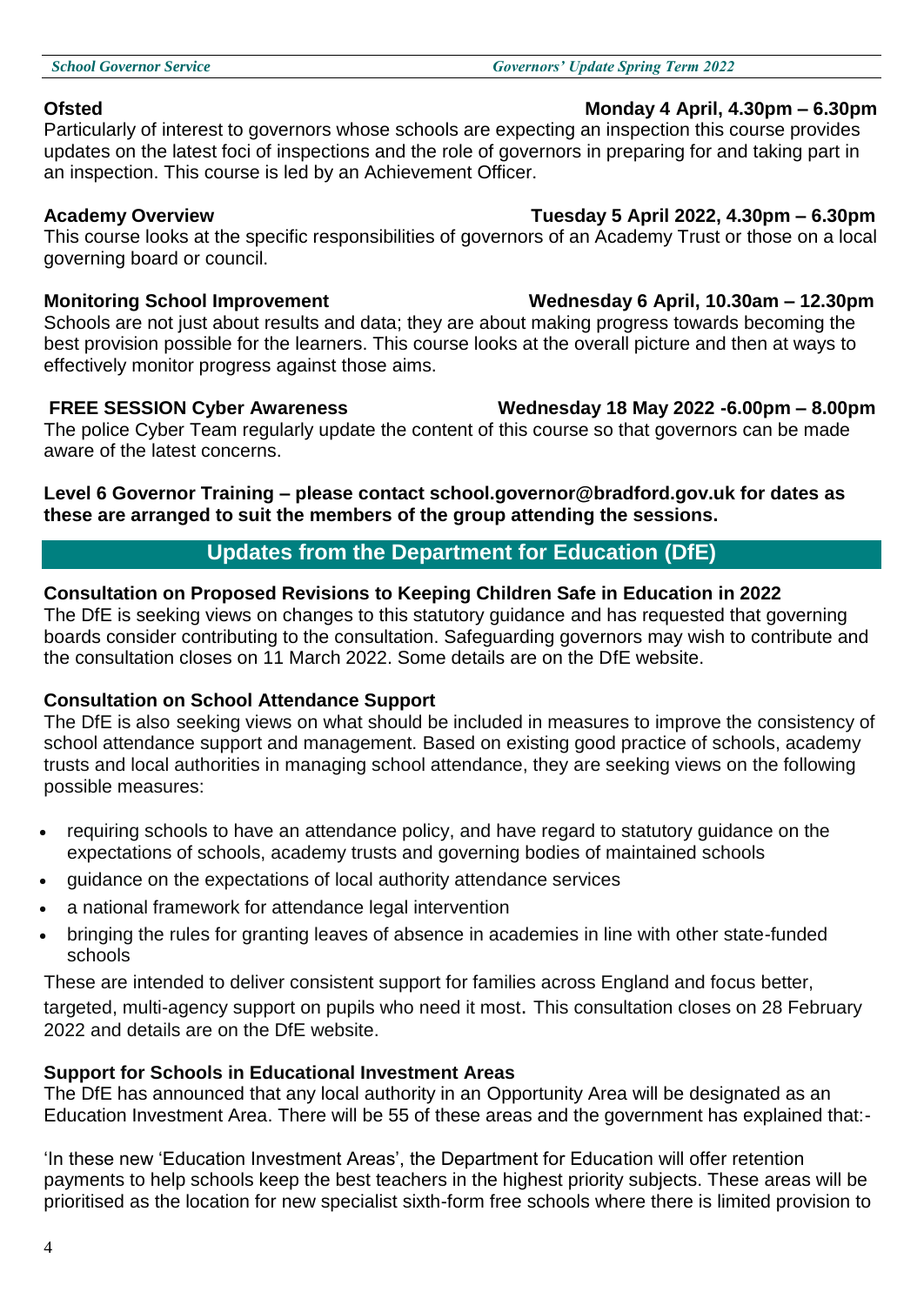ensure talented children from disadvantaged backgrounds have access to the highest standard of education this country offers. Schools in these areas that have been judged less than Good in successive Ofsted inspections could be moved into strong multi-academy trusts, to attract more support and the best teachers. This will be subject to a consultation in the spring.

The paper will set a new national mission to ensure that 90% of children leaving primary school in England are reaching the expected standard in reading, writing, and maths by 2030. In 2019, just 65% of pupils met all 3 standards, with the proportion substantially varying across the country. Schools in the Education Investment Areas will also be given support to address wider issues. For instance, schools struggling with attendance will be encouraged to join a new pilot programme to tackle the issue.'

'In direct response to the activities young people said they want outside of school; the government has announced a National Youth Guarantee. Backed by £560 million worth of investment, plans set to be outlined in the Levelling Up white paper will mean that every young person in England will have access to regular clubs and activities, adventures away from home and volunteering opportunities by 2025'

### **Improving attendance: good practice for schools and multi-academy trusts**

Information from a Webinar delivered by the executive principal of North Shore Academy is available on the DfE website including a recording of the session which took place in December. There are also downloadable case studies and Resources for schools including guidance on developing an effective school attendance strategy and on how to use text messages to share attendance information with parents.

### **Catch Up Funding – continued monitoring**

This funding was a one-off, but governors should continue to monitor it where the school has carried forward any unspent funding from the 2020/21 academic year. Make sure the school continues to:

- Spend the funding in line with its catch-up priorities
- Be transparent with parents on the use of the funding

Ofsted will be looking at:

- The level of funding the school received
- How school leaders and governors have spent the funding, the rationale for this spending and its intended impact

### **Gender Pay Gap information**

This only applies to Trusts or schools with 250 or more employees. In that case the report must be made by 30 March 2022 for a 'snapshot date' of 30 March 2021.

His was suspended in 2020 because of Covid-19 and the reporting date for 2020 was October 2021 but it has now reverted to the normal timeframe. Governors are responsible for verifying that the deadline is met and the report posted on the website. Governors should be prepared to challenge leaders if necessary asking how the report compares with the wider sector and what actions are being taken to close any gender pay gap.

### **School Equality Information**

All schools are required to publish equality information and objectives under the Public Sector Equality Duty.

The information must be updated at least annually and the objectives must be published at least once every 4 years This had to first be published by **30 March** in 2018 so this will probably need to be done this year if not already completed.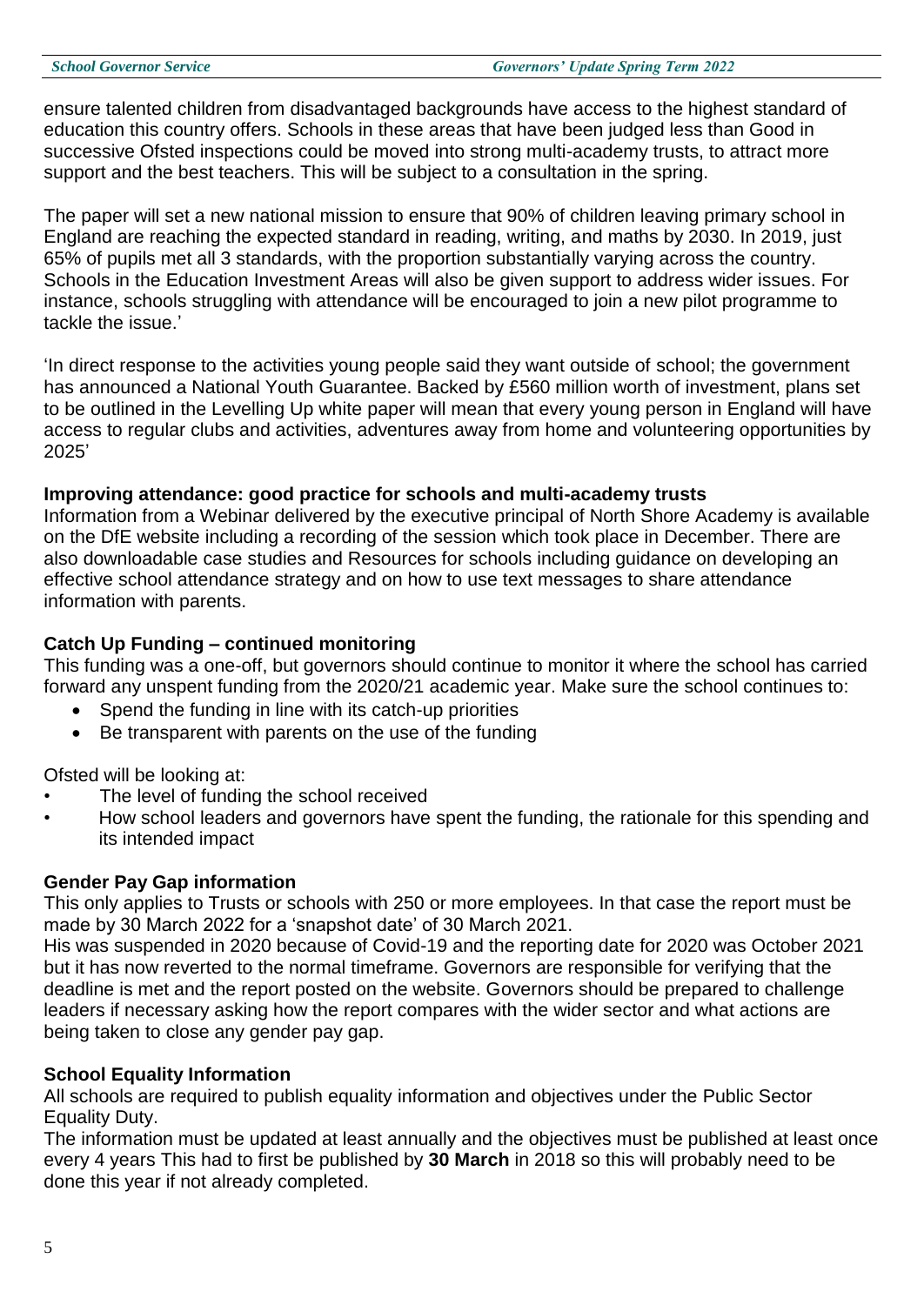School leaders will do this – governors need to ensure the updates are done and properly published and will want to be familiar with the contents of the report to help evaluate the impact of the equality policies.

# **Updates from the Local Authority**

### **Schools Financial Value Standard (SFVS)**

A reminder that this needs to be emailed to the School Funding Team as soon as possible, the final date for submissions is 31 March. There is an updated template and an additional report to complete for the first time, which is about related party transactions. The checklist includes questions for the governing board to discuss with the headteacher and senior staff.

Your school might delegate detailed scrutiny of the SFVS to a relevant committee but, if it does, it should provide a detailed report to the full board as the full board needs to agree it. The chair of governors must sign the completed form.

The SFVS gives your board the opportunity to consider the strength of financial knowledge on your board and Finance Committee and there are questions included related to this aspect of governance

### **Academies**

Audited accounts should have been submitted to the Education and Skills Funding Agency (ESFA) by 31 December but there have been two more recent deadlines:-

- 25 January 2022 for the submission of the 2020/21 accounts return which is a separate document from the accounts
- 31 January 2022 which is the latest date when accounts should have been published on the Trust's website

The accounts have to be filed with Companies House by 31 May 2022

### **Admission Arrangements**

Governors of **voluntary aided** or **foundation** schools, or trustees of an **academy**, are part of a board which is responsible for determining the school's admission arrangements. Anyone sitting on a local governing body in a **multi-academy trust**, needs to check the scheme of delegation to see who is responsible for this. There must be a formal consultation process at least every seven years or when changes are made.

The agreed arrangements must be published on the school's website for the whole 'offer year'

For example, you must publish your admissions arrangements for the 2022/23 school year for all of the 2021/22 school year. Every LA is required to publish the admissions arrangements for every state-funded school in their area, including academies. The statutory information must be sent to the local authority no later than 8 August during the determination year.

Any objections to the determined arrangements must be passed to the schools' adjudicator by 15 May of the determination year.

# **Updates from Ofsted**

### **Guidance on Requesting Deferrals of Inspections**

Ofsted updated this guidance on 2 December 2021 to allow for requests for deferral of an inspection where school staffing is affected by Covid-19.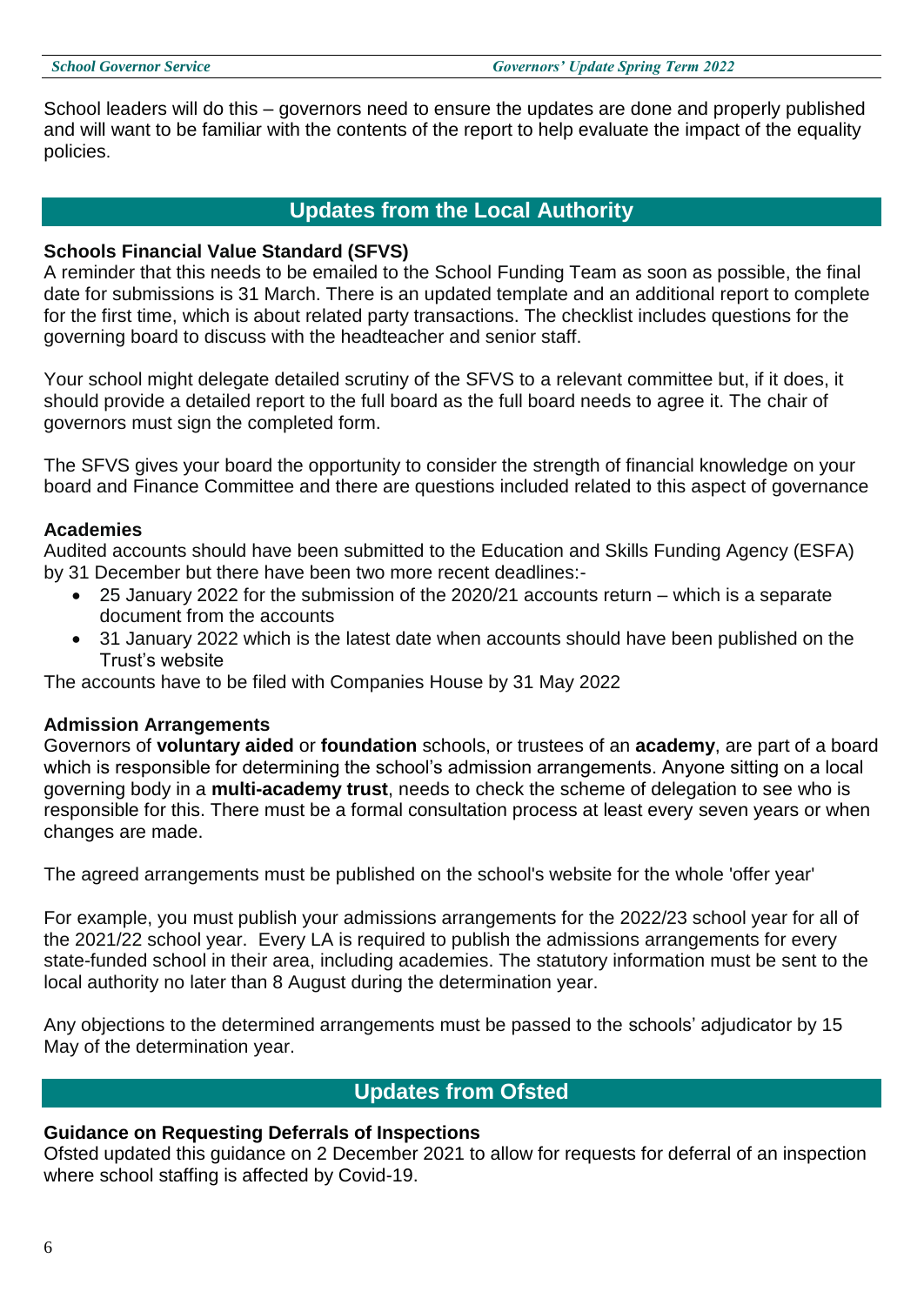### **Schools adapt teaching to help children catch up but COVID-related absence remains a concern**

A new series of reports from Ofsted looks at the effect of the pandemic on children and how education providers are helping them catch up. Despite the disruption to their education, inspectors found that many schools are effectively helping children recover from missed learning.

Catch-up strategies include regular, informal assessments; identifying pupils who need additional, one-to-one support; prioritising practical work that wasn't possible via remote learning; and recapping on the previous year's curriculum to cover what had been missed. Some schools have also extended their hours to offer after-school, before-school or Saturday sessions for those who needed extra support. However, despite positive progress, it is clear from Ofsted's inspections that low attendance remains a stubborn concern.

Many Early Years' providers reported that young children are behind with their communication, language and social skills, as well as their physical development. This was particularly true for children born during the pandemic, or who had spent most of their lives in it, which staff attributed to their lack of opportunity to socialise with other children.

## **What to Expect on a Primary Deep Dive**

A blog has just been released giving guidance for subject leaders on what to expect on a primary deep dive. Governors, especially where schools are preparing for Ofsted, may wish to discuss the way this information can be used by the school when monitoring the curriculum.

# **Education Endowment Foundation (EEF)**

### **Approach to Pupil Premium Spending**

The Education Endowment Foundation (EEF) recommends a 'tiered approach', where school leaders target spending on:

- 1. High-quality teaching (through things like staff training and CPD)
- 2. Targeted academic support (such as 1-to-1 or small group interventions)
- 3. Wider approaches (like breakfast and after-school clubs and help with the cost of school trips)

### **[Building the EEF's pipeline of evidence-informed programmes](https://educationendowmentfoundation.org.uk/support-for-schools/building-the-eefs-pipeline-of-evidence-informed-programmes-through-the-accelerator-fund?token=M_FSqjGmZXoGUoCCP767V69VzE4Vz7XK&mc_cid=5784d87d86&mc_eid=d6dd610115) through the Accelerator Fund**

The EEF is working with the Department for Education (DfE) in 2021–2022 to expand its work supporting schools to access evidence-informed programmes. Funded through the DfE's Accelerator Fund, the activity will build on the EEF's work to create a pipeline of evidence-based programmes available to schools. Activity will focus on three areas which have been selected by the DfE: the Regional School Commissioner regions of the North, East Midlands and Humber, and the West Midlands.

As part of this work, eight projects are now recruiting early years, primary, secondary and post-16 settings. These include trials of educational approaches showing promise, as well widening access to existing effective programmes so that more schools can access them.

### **Afterword**

The School Governor Service team are still available to support governing boards of all types with website checks, bespoke training and additional support to assist you in ensuring that the work you